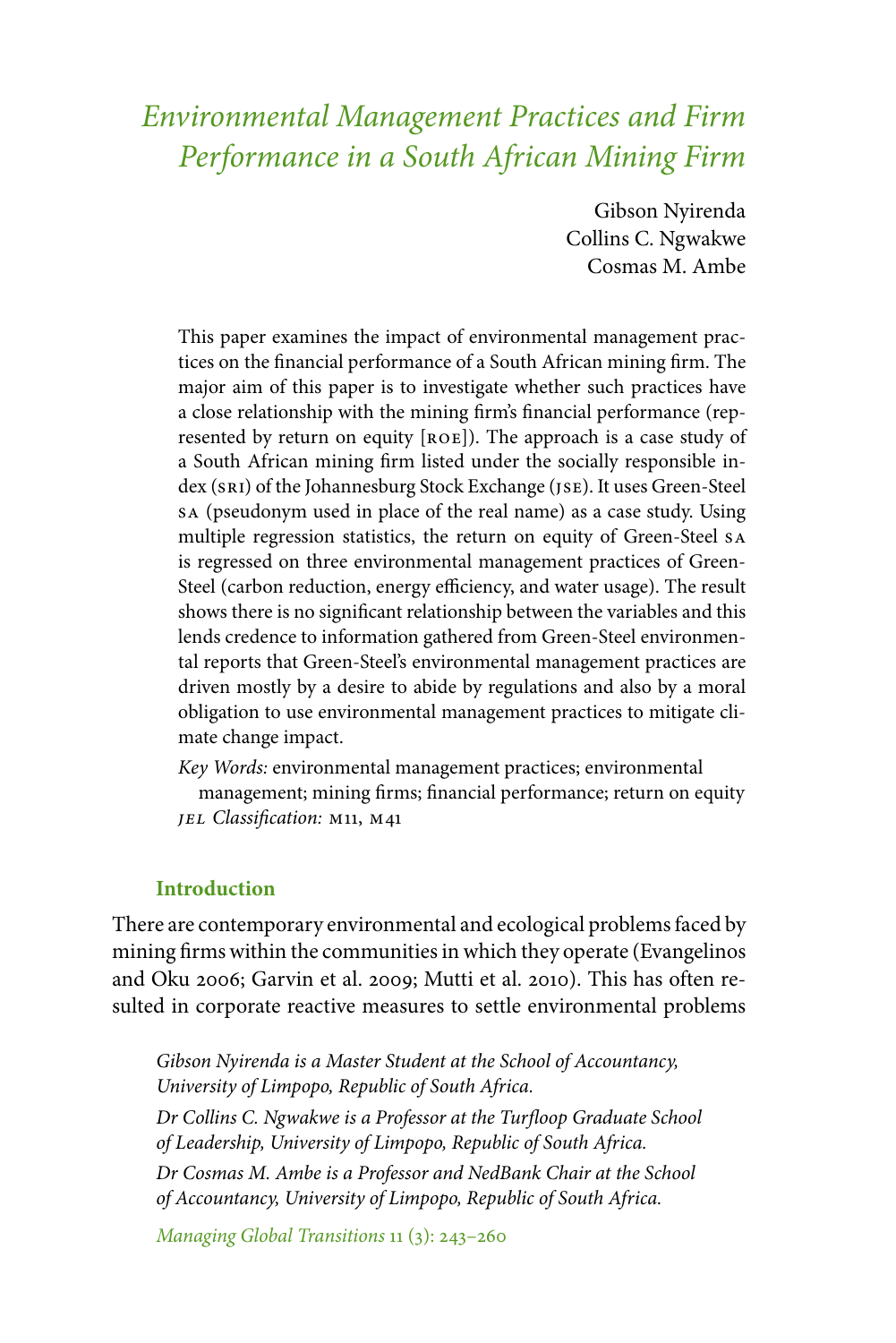#### 244 *Gibson Nyirenda, Collins C. Ngwakwe, and Cosmas M. Ambe*

created in communities or to clean the environment (Garvin et al. 2009). However, firms require proactive environmental management practices (emp) to curtail the occurrence of environmental problems. South Africa is one of the emerging economies in which ensuing rapid growth has been accompanied by environmental degradation (Shaw 2012). Consequently, mining firms have been criticised for apparent environmental neglect that contributes to climate change in Africa (Shaw 2012).

The problem that warrants this study is that there is little prior research evidence regarding environmental management practices (emp) [carbon emission reduction, energy efficiency and efficiency in water usage] and their effect on firm financial performance (represented in this study by Return on Equity [ROE]) of mining firms in the Republic of South Africa. But an overview of mining firms in South Africa indicates that these firms have begun to integrate environmental management practices as part of corporate strategy. Hence, this study attempts to bridge this research gap and thus proceeds to determine whether the environmental management practices of a South African mining firm (Green Steel South Africa) are related to its financial performance (ROE).

Drawing from the above problem, this paper will attempt to answer the following questions: Could carbon emission reduction affect a firm's return on equity; can energy efficiency affect a firm's return on equity; and, can efficiency in water usage affect firm's return on equity. Accordingly, the objectives of this study are: to evaluate the likely effect of carbon emission reduction on firm's return on equity; to examine the likely effect of energy efficiency on firm's return on equity; and, to evaluate the likely effect of efficiency in water usage on firm's return on equity. Thus to provide answers to the above questions and objectives, three hypotheses are presented and analysed in the analysis section.

The paper is organised as follows: the next section after this introduction presents the literature review and hypotheses development, methodology, the results and discussions, the limitations and lastly, the conclusion.

#### **Literature Review**

#### conceptual framework

The concept of environmental management practices (EMP) has been on the agenda of the corporate world since a series of significant events in the sustainability arena; the Bruntland Report (1987), the Earth summit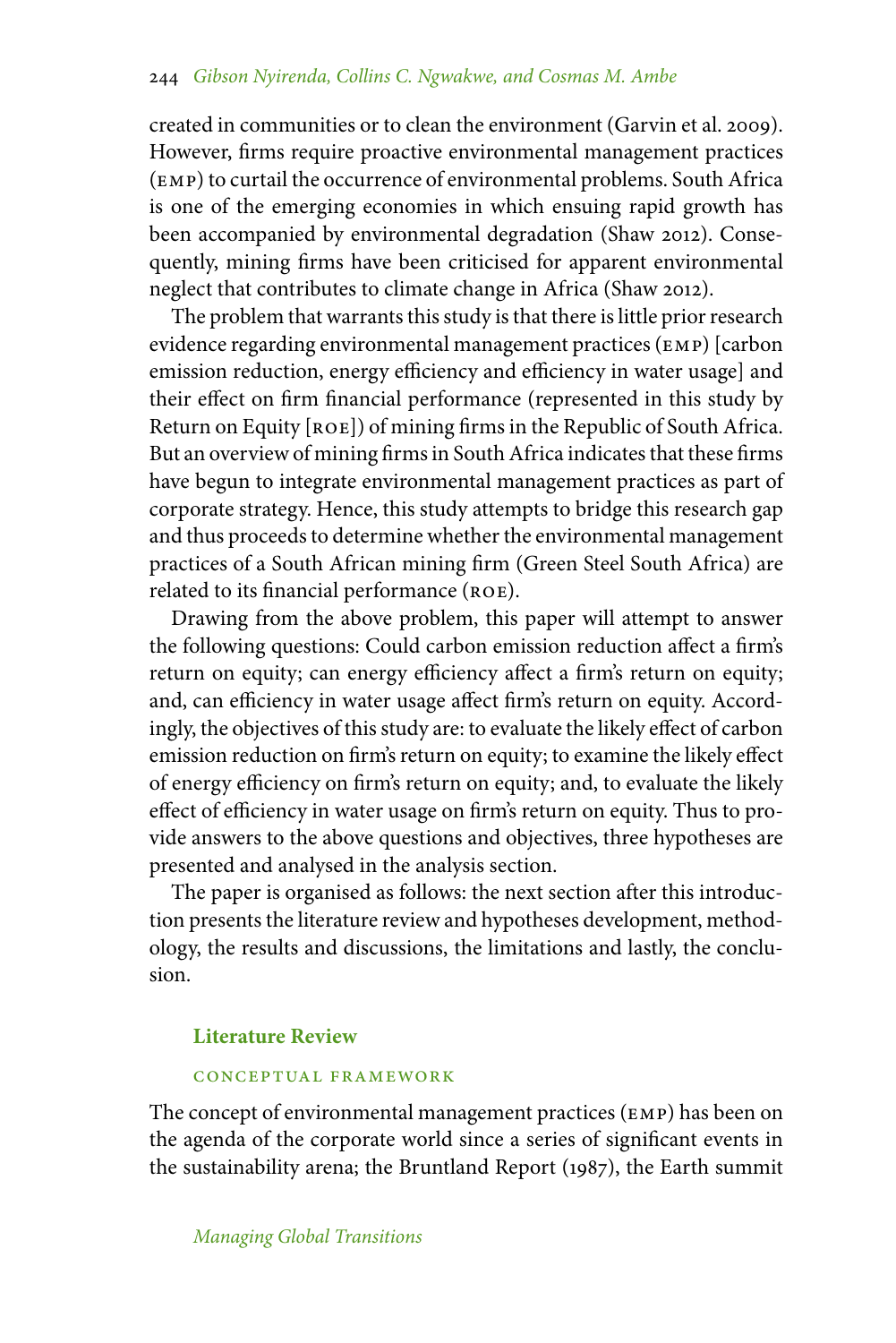in Rio de Janeiro, Brazil in 1992, the World summit on Sustainable Development (wssp) in Johannesburg in 2002 and the Earth summit 2012 in Rio de Janeiro, Brazil. In various literature, the term environmental management practices (emp) has been interchangeably used with corporate environmental responsibility (CER), corporate environmental management (CEM), corporate environmental engagement (CEE) and corporate social responsibility (csr). Montabon, Sroufe, and Narasimhan (2007) defined environmental management practices (emp) in their paper as the techniques, policies and procedures a firm uses that are targeted at monitoring and controlling the impact of its operations on the natural environment. Whilst there may be many aspects of environmental management practices, as can be noted from the literature (Evangelinos and Oku 2006; Montabon, Sroufe, and Narasimhan 2007; Liu et al. 2010), in this research, environmental management practices (emp) refers to the action taken by mining firms to remedy environmental pollution vis-à-vis carbon emission reduction, efficient energy use and efficient water usage.

#### RETURN ON EQUITY

Return on equity (ROE) has been defined and conceptualised differently by various authors and researchers. Investopedia (www.investopedia .com) defines roe as 'the amount of net income returned as a percentage of shareholders' equity.' It is further stated that roe 'measures a firm's profitability by revealing how much profit a firm generates with the money invested by shareholders.' Teitelbaum, McDonald, and Brown (1996) defined roe as profits divided by the shareholders' equity and stated that it is a useful tool for investors to measure managerial performance in the firms. Vigario (2005, 237) stated that the roe shows how much of the profit generated by the company belongs to the shareholders. He further alluded to the fact that shareholders are always expectant of increases in this measure as it has a direct impact on their investments. roe has been used in similar research internationally such as that by Tsoutsoura (2004) and Moneva and Ortas (2010). This study shall use return on equity (ROE) to measure firm performance. This is because stakeholders are believed to be interested ultimately in their equity and thus concerned about corporate engagements such as environmental management practices that may make it grow (Artiach et al. 2010).

Recent research in developed countries has established a linkage between roe and firms' environmental management practices (Moneva and Ortas 2010). But no research has employed roe and environmental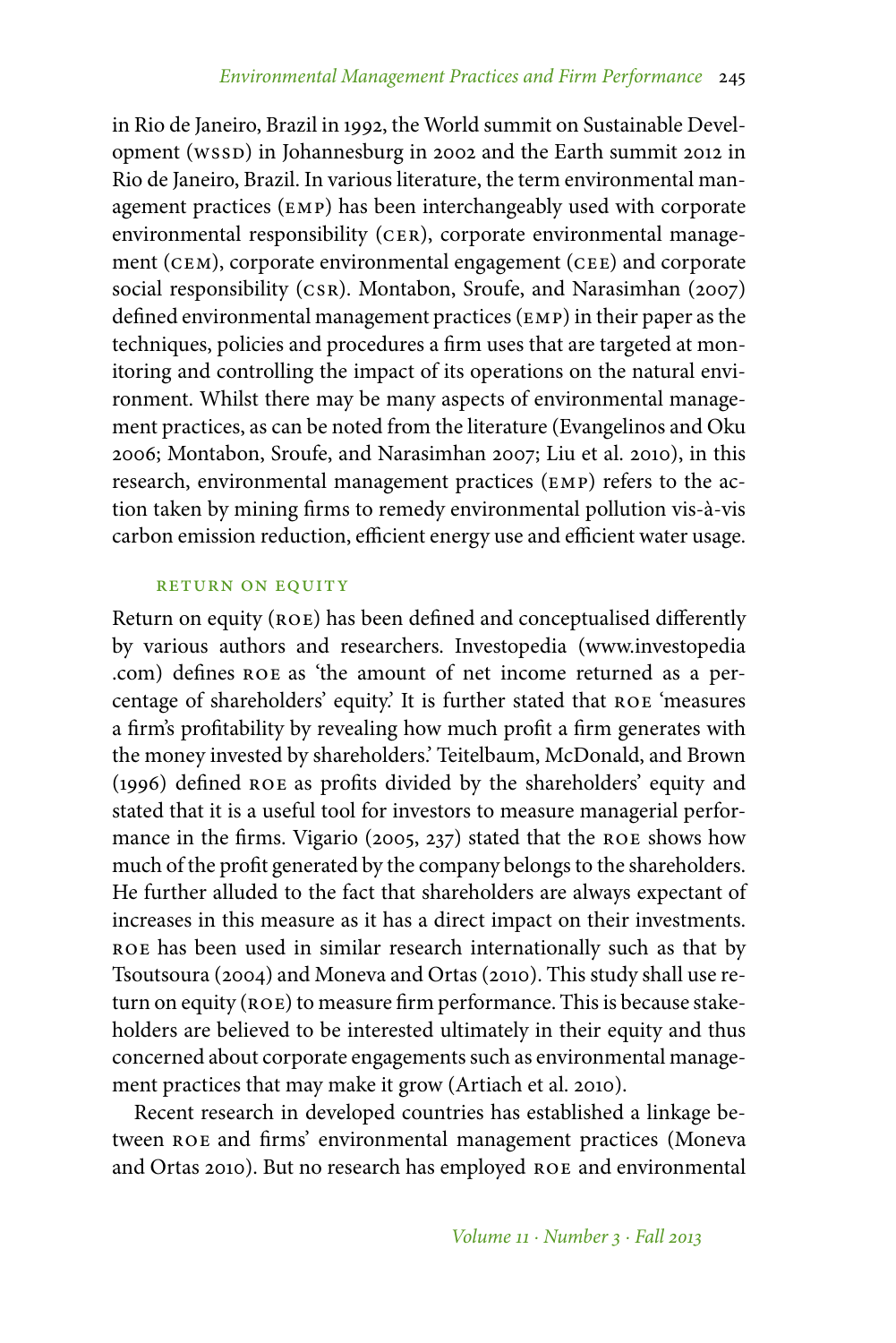management practices in the Republic of South Africa. However, this has become important because contemporary research has indicated that equity holders (investors) may influence the environmental management practices of their firm (Azapagic 2004; Jenkins and Yakovleva 2006; Sumiani, Haslinda, and Lehmann 2007). The use of roe in this research would bridge the existing gap in literature as no previous research in South Africa has used this variable. There are many variables that may affect return on equity such as profit margin, asset turnover and leverage ratio (Teitelbaum, McDonald, and Brown 1996). Other factors include industry, firm size and operational risk (Ullmann 1985; Tsoutsoura 2004). However, the strong variables that affect ROE, which are also used in determining the level of roe, are net income and shareholders' equity (Singapurwoko and El-Wahid 2011); and these are therefore employed as control variables in this paper.

# related previous research literature and development of hypotheses

Previous research findings identify various factors in determining a positive relationship between environmental management practices and firm performance. Thus, some find that the financial rewards of engaging in environmental management practices outweigh the costs involved in the long run (McGuire, Sundgren, and Schneeweis 1988; Barnett 2007) and investing in environmental management practices may result in improved relationships with stakeholders such as local communities, lenders and governments. Similarly, other findings hold that environmental management investment results in improved firm performance by managing stakeholders (Artiach et al. 2010). Another perspective, also known as the resource view, suggests that firms that invest in environmental management practices experience increased resources (Alexander and Bucholz 1978; Waddock and Graves 1997; Clarkson et al. 2011; Artiach et al. 2010). Montabon, Sroufe, and Narasimhan (2007) in their paper examined the relationship between environmental management practices and firm performance. They established that a significant and positive relationship exists between environmental management practices and measures of firm performance.

Previous studies (Evangelinos and Oku 2006; Lee 2012) found that the level of corporate apathy towards environmental responsibility is high. In contrast, other researchers have engaged in discovering the drivers of corporate environmental responsibility (Lee and Hutchinson 2005; Set-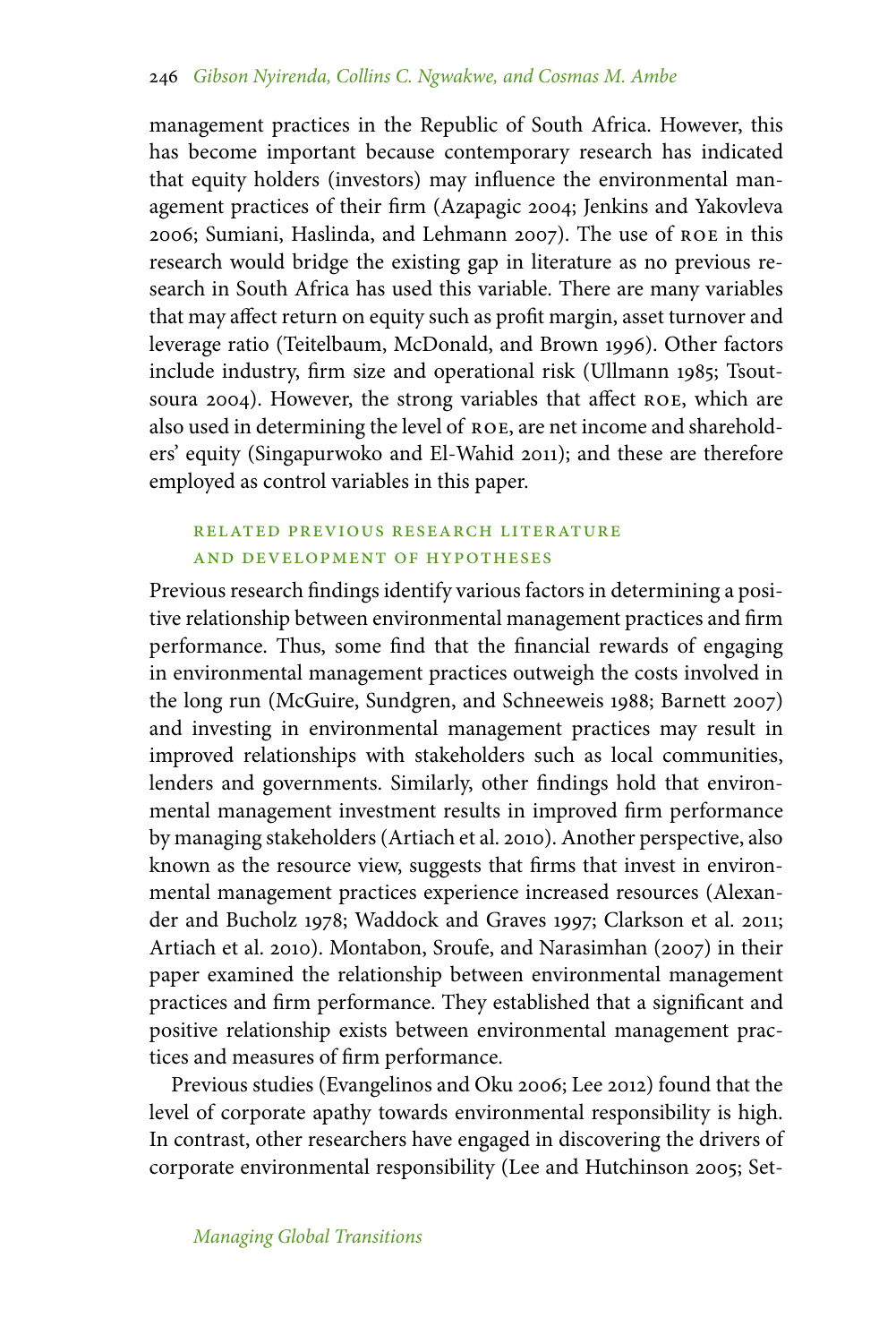thasakko 2007; Zhang et al. 2008; Artiach et al. 2010). Amongst other reasons, it has been found that financial performance tends to motivate firms to embark on environmental management practices (McGuire, Sundgren, and Schneeweis 1988; Barnett 2007; Artiach et al. 2010). However, these studies were conducted overseas. Environmental related research in South Africa (De Villiers and Barnard 2000; Antonites and De Villiers 2003; De Villiers 2003; Hamann 2004; Mitchell and Hill 2010) has focused more on disclosure, but none of these earlier studies looked into the effect of mining firms' environmental management practices (emp) on return on equity in the Republic of South Africa. Hence, this research has become important to fill this gap and, in doing so; add to existing literature on environmental management practices and firm financial performance from a South African perspective.

Assumptions have been made that environmental management practices and firm performance are unrelated and have nothing in common (Slater and Gilbert 2004). Most of the existing literature on environmental management practices has focused on the relationship between corporate sustainability performance, corporate financial performance and the quality of environmental management reports (Al-Tuwaiji et al. 2004). Over the years, different hypotheses have emerged from researchers aimed at addressing the relationship between corporate environmental performance and firm performance. These hypotheses suggest a negative, neutral or positive relationship between the aforementioned variables (Artiach et al. 2010).

One perspective states that there is a negative relationship between the two variables as reported in previous studies (Alexander and Bucholz 1978; Aupperle, Carroll, and Hatfield 1985; McGuire, Sundgren, and Schneeweis 1988; Barnett 2007; Becchetti, Di Giacomo, and Pinnachio 2005; Cho and Patten 2007; Artiach et al. 2010). A common reason found to cause such a negative relationship is the costs involved in adopting more environmentally friendly practices which results in resource distribution away from investors to external stakeholders such as local communities (Aupperle, Carroll, and Hatfield 1985; McGuire, Sundgren, and Schneeweis 1988; Barnett 2007; Artiach et al. 2010).

Another view suggests that environmental management practices and firm performance have no association (Ullmann 1985; Artiach et al. 2010). The argument raised here is that this relationship is difficult to ascertain due to the possibilities of numerous intervening influences which pose a challenge for control. This, coupled with inadequate theoretical support,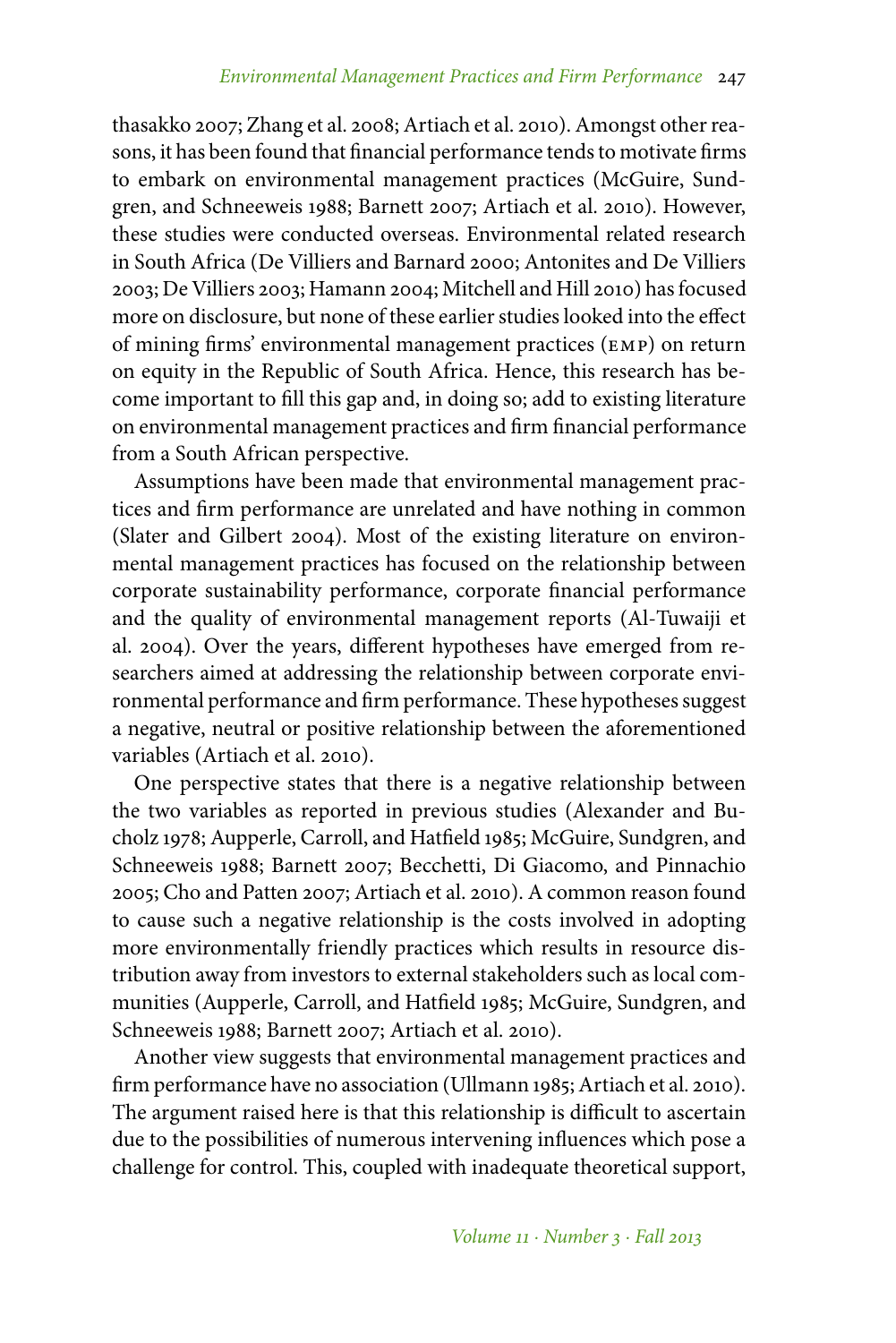was deemed to be too much for anyone to expect a relationship between environmental management practices and firm performance (Artiach et al. 2010). A more recent suggestion to explain the lack of relationship found in previous studies is failure on the part of early researchers to control for firm size and industry (Paten 2002; De Villiers and Van Staden 2011). However, contrary to these negative findings, other researchers maintain that environmental management practices and firm performance are positively associated (Alexander and Bucholz 1978; Waddock and Graves 1997; Al-Tuwaiji et al. 2004; Barnett 2007; Clarkson et al. 2008; 2011; Artiach et al. 2010).

Klassen and McLaughlin (1996) proposed a theoretical model aimed at establishing a linkage between strong environmental management and improved future financial performance. Using empirical methods, Klassen and McLaughlin (1996) discovered that significant positive financial returns were measured for strong environmental management while significant negative financial returns were measured for weak environmental management. King and Lenox (2001) investigated whether a causal relationship existed between firm's environmental management practices and firm financial performance. The main thrust of their study was to test whether other underlying firm attributes had a direct effect on this relationship. Applying empirical methods, King and Lenox (2001) discovered that a link existed between a measure of environmental management practices and firm financial performance, but failed to illustrate the direction of this linkage. Wingard and Vorster (2001) carried out an in-depth examination on the financial performance of environmentally responsible South African listed companies. Using correlation analysis, they argued that a positive relationship existed between the environmental responsibility and financial performance of South African listed companies. Salama (2005) used regression analysis to measure the impact of environmental performance on financial performance. The findings showed that a positive relationship existed between environmental performance and firm financial performance.

Horváthová (2010) argued that the inconclusiveness of results regarding the impact of environmental performance on financial performance was due to underlying factors. The results of her study showed that the probability of obtaining a negative association between environmental management practices and financial performance drastically increases when using correlation coefficients while the use of panel data techniques and multiple regressions had a neutral effect on the outcomes.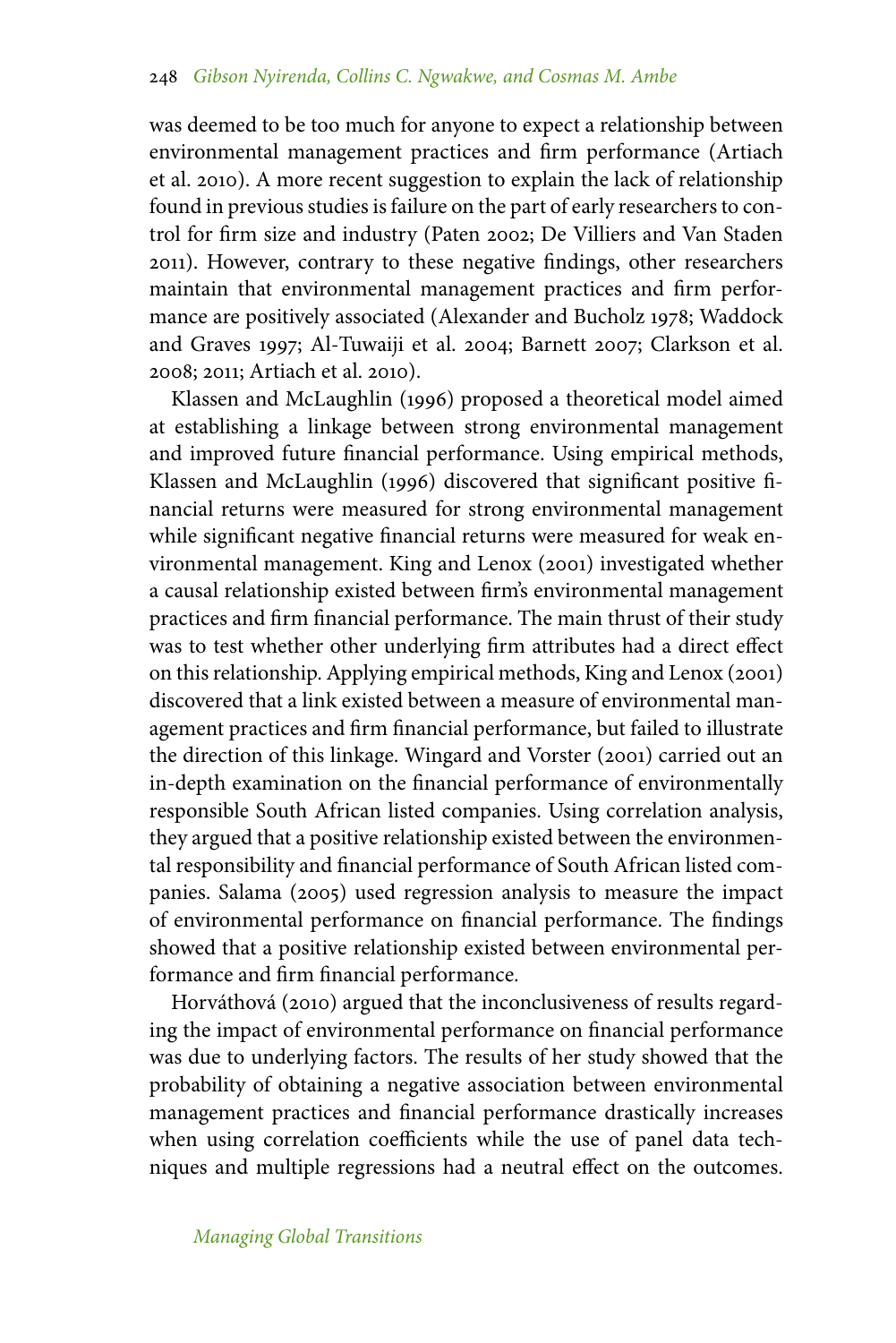Yang, Hong, and Modi (2011) studied the impact of lean manufacturing and environmental management on business performance. Within this study, environmental management practices were measured against market and financial performance and Yang, Hong, and Modi (2011) discovered that a negative relationship existed between the two variables.

Hart and Ahuja (1996) studied the relationship between emissions reduction and firm financial performance. They found that, using return on equity as one of their variables, a relationship between emissions reduction and return on equity could only be partially confirmed. In their work, Delmas and Nairn-Birch (2010) examined the impact of greenhouse gas emissions (GHG) on firm financial performance. Interestingly, their findings indicated that increasing carbon emissions resulted in a positive impact on firm financial performance when employing accounting based measures of financial performance, while the same linkage was negative when using market-based measures of firm financial performance. Iwata and Okada (2011) carried out a comprehensive study on the impact of carbon emissions on firm financial performance. They examined this relationship in Japanese manufacturing firms for a five-year period. They employed return on equity as one of their measures of firm financial performance and discovered that carbon emission reductions increase longrun firm financial performance. From the preceding literature, we therefore present the following first hypothesis of this paper:

# h<sup>1</sup> *Carbon emission reduction affects firm's return on equity.*

Furthermore, other extant researches have specifically looked at the relationship between energy efficiency, water efficiency and firm financial performance. Soyka and Powers (2002) studied the effects of energy efficiency on corporate profitability performance. They found evidence suggesting that energy efficient strategies create remarkable new corporate wealth. They also discovered that investments in energy saving programs by firms used in their study resulted in statistically significant positive impacts on their operating margins. Pons et al. (2013) explored the impact of energy efficient technologies on a manufacturing firm's financial performance. Their findings showed that the adoption of energy efficient technologies had on meaningful impact on the firms' financial performance.

Wagner et al. (2002) and Wagner (2005) explored the relationship between environmental and economic performance. Energy and water usage was used as one of the variables. Using empirical methods, the results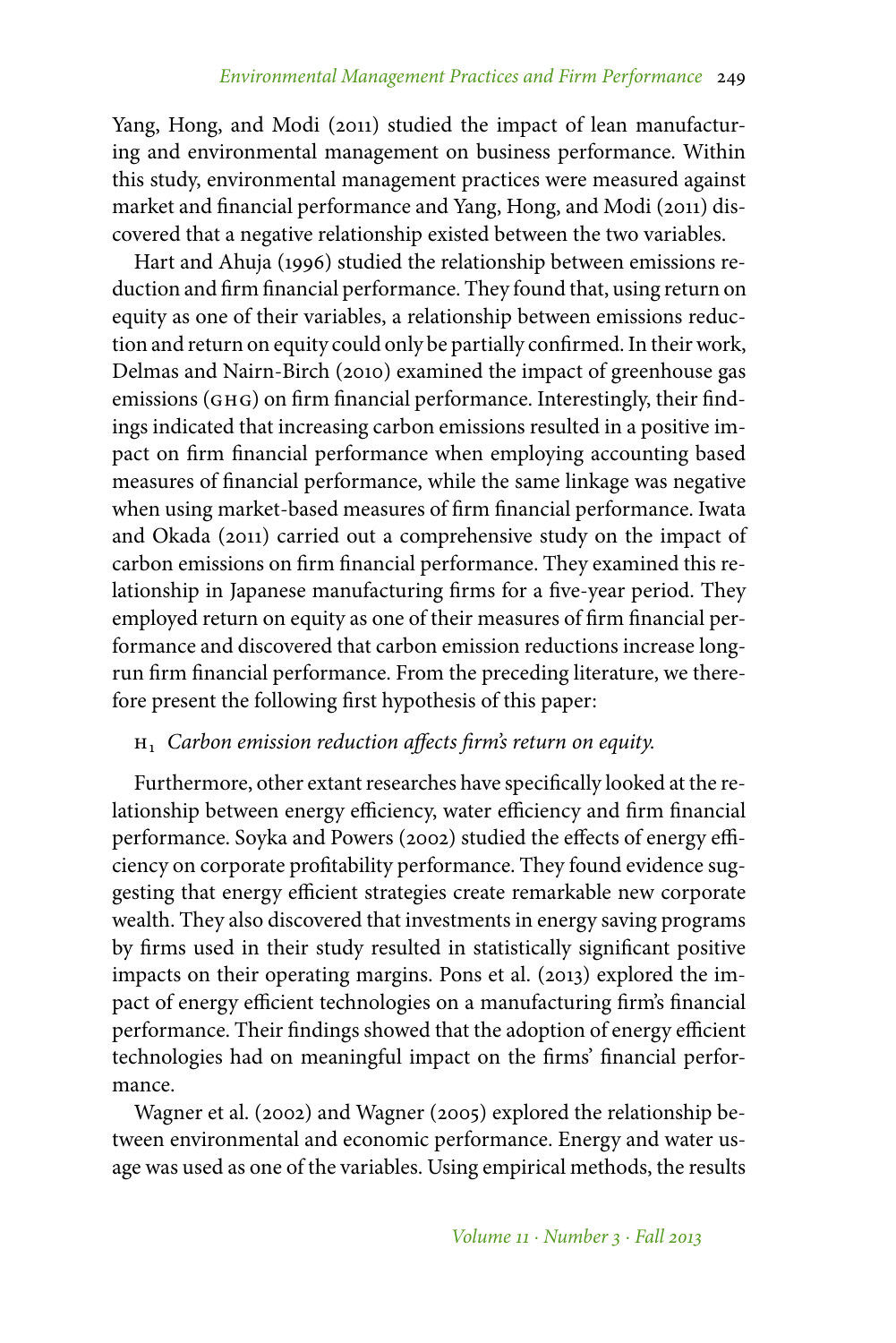showed no significant relationship between environmental and financial variables. On the other hand, in their study, Oberholzer and Prinsloo (2011), used ghg emission, water usage, and energy usage as environmental variables and found that gold mining firms did not realise economic gain from efficient use of their environmental variables. Drawing from the above therefore, we state the following hypotheses:

- h<sup>2</sup> *Energy efficiency affects a firm's return on equity.*
- h<sup>3</sup> *Efficiency in water usage affects a firm's return on equity.*

## **Methodology**

This paper evaluates the impact of environmental management practices on financial performance of a South African mining firm (Green-Steel South Africa) and data has been collected from Green-Steel South Africa (real name withheld for reasons of commercial confidentiality). Green-Steel sa is among the South African mining firms that have positioned environmental concern as an important component of corporate strategy. Green-Steel sa has embraced various environmental management practices to enhance natural resource efficiency and to reduce negative impact on the environment. Some of the environmental management practices of Green-Steel sa include inter alia, water efficiency, energy efficiency and carbon emission reduction. Green Steel sa is a leading steel producer and can be categorised as a large firm based on the total workforce employed and annual turnover.

#### **SAMPLE**

The Company used as sample in this paper is drawn from the nine JSE sri 2011 listed mining firms. Mining firms were used in this study as they are ranked as high impact firms with regards to environmental management practices in this index. This paper has used only one mining firm – Green-Steel (a pseudo name in place of the real name) for the analysis as this was the only firm that had related environmental data (used in this analysis) available to the public domain for the periods examined.

#### DATA COLLECTION

Data on return on equity and environmental management practices were gathered from the various annual and sustainability reports of Green-Steel for the time periods under study. In this paper, environmental management practices (emp) constitute the independent variables and are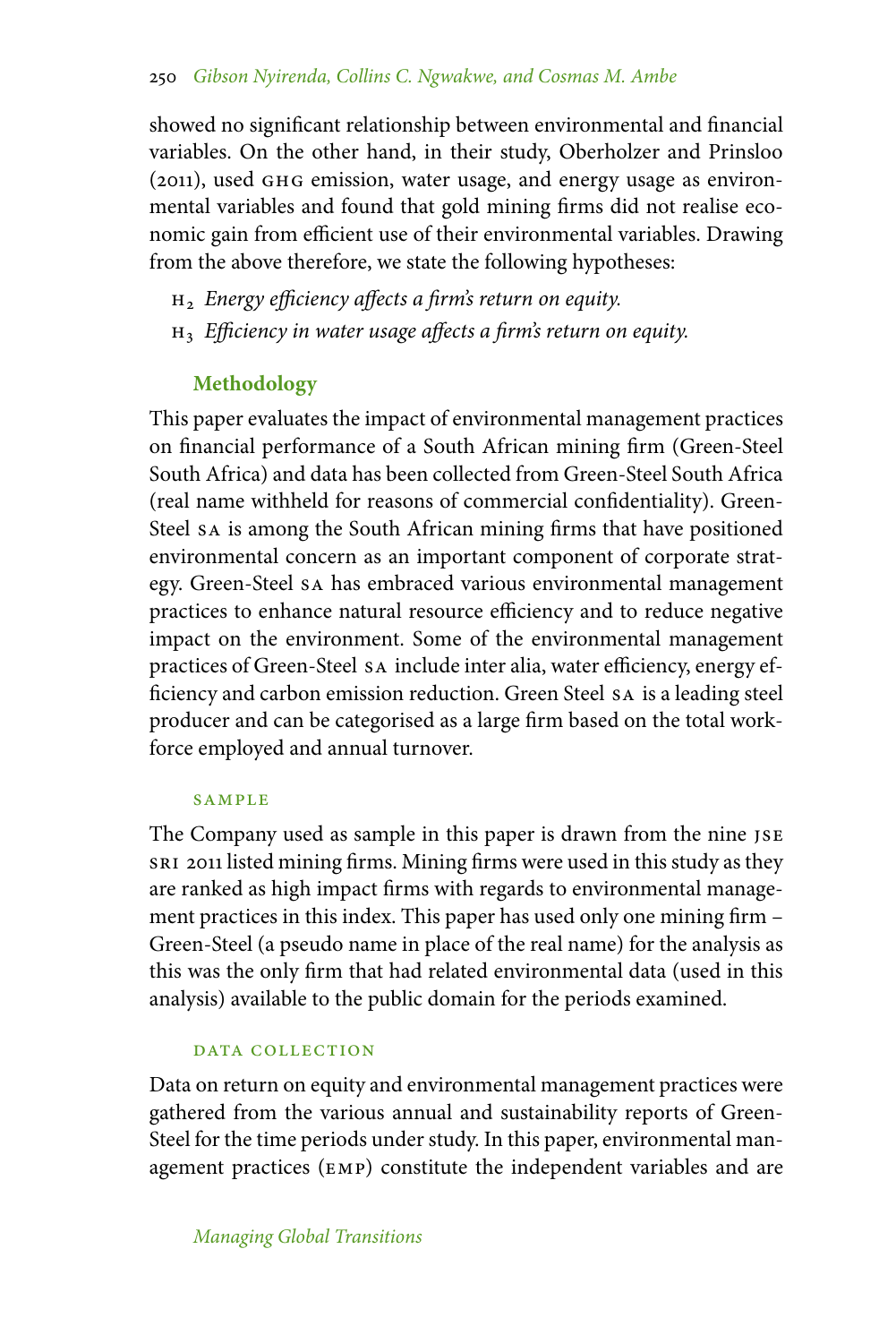represented by carbon emission reduction (ce), energy usage (eu) and water usage (wu). As captured from the firm's environmental data; carbon emissions reduction is measured in metric tonnes of  $CO<sub>2</sub>$  equivalent (mt  $CO<sub>2</sub>e$ ); energy usage is measured in Giga Joules per tonne (Gj/t); and, water usage is measured in kilo litres per tonne (Kl/t). On the other hand, the dependent variable is return on equity (ROE) is a percentage. This data in its entirety has been obtained from the environmental data of Green-Steel sa.

Thus the regression equation may be stated as follows:

$$
y = a + b_1 x_1 + b_2 x_2 + b_3 x_3, \tag{1}
$$

Where  $y =$  return on equity ( $ROE$ );  $x_1 =$  carbon emission reduction ( $CE$ );

 $x_2$  = energy usage (EU);  $x_3$  = water usage (WU);  $a$  = intercept and  $b$  = slope. Hypotheses restated here:

- h<sup>10</sup> *Carbon emission reduction affects firm's return on equity in Green Steel sa.*
- $H_{11}$  *Carbon emission reduction does not affect firm's return on equity in Green Steel sa.*
- h20*Energy efficiency affects a firm's return on equity in Green Steel sa.*
- h<sup>21</sup> *Energy efficiency does not affect a firm's return on equity in Green Steel sa.*
- h30*Efficiency in water usage affects a firm's return on equity in Green Steel sa.*
- $H_{31}$  *Efficiency in water usage does not affect a firm's return on equity in Green Steel sa.*

The data has been analysed using the regression function in Microsoft excel. Using the multiple regression statistics at 0.05 significant levels, the return on equity of Green-Steel sa over a period of nine years is regressed on three environmental management practices (carbon reduction [ce], energy usage [eu], and water usage [wu]) of Green-Steel sa.

## control variables

Return on equity (ROE) is normally affected by variables such as profit margin ratio, assets turnover and the assets to equity ratio (equity multiplier) (Brigham and Ehrhardt 2005; Singapurwoko and El-Wahid 2011). There are two common variables used to compute these three ratios; these are net income and shareholders' equity (Singapurwoko and El-Wahid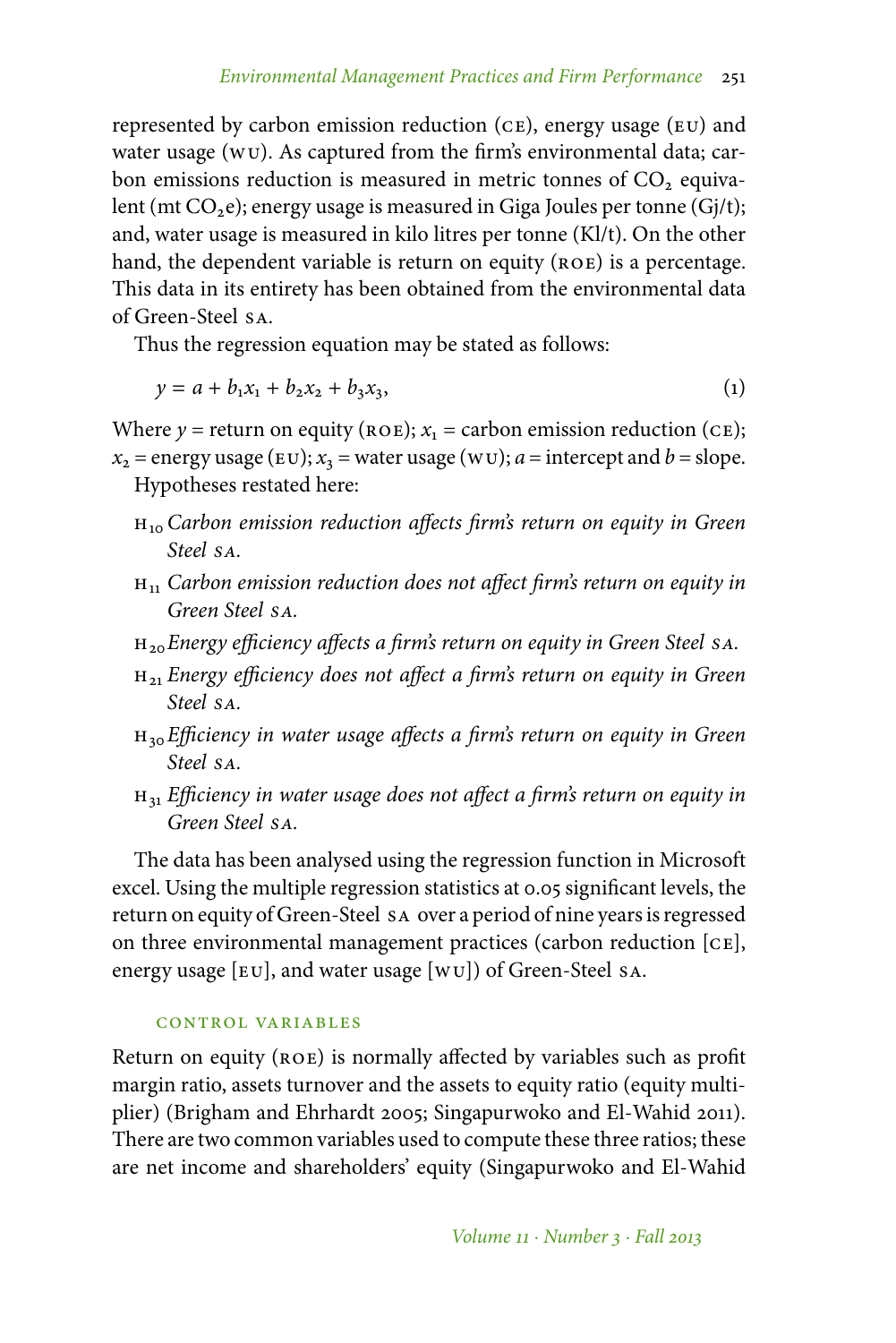#### 252 *Gibson Nyirenda, Collins C. Ngwakwe, and Cosmas M. Ambe*

| Item | ROE         | CE          | E U      | <b>WU</b> |
|------|-------------|-------------|----------|-----------|
| ROE  |             |             |          |           |
| CE   | $-0,646150$ | 1           |          |           |
| E U  | 0,480805    | $-0,079070$ |          |           |
| W U  | $-0,115480$ | 0,301078    | 0,390650 | 1         |

TABLE 1 Multicollinearity test results

2011). For the purpose of this study, these two variables are used as control variables in the regression analysis.

#### multicollinearity

To enhance the validity of the regression, a co-linearity test using excel was performed. The results are shown in table 1.

According to Analysights (2010), perfect correlation results in a figure of 1.00 while no correlation results in 0.00. Therefore results closer to 1.00 means multicollinearity is present while the opposite result means multicollinearity is not present (Analysights 2010). From the table, as expected, each independent variable is perfectly correlated with itself with a result of 1.00. However, the correlations between the dependent and independent variables are listed below:

$$
\rho x_1 y = -0.65
$$
  
\n
$$
\rho x_2 y = 0.48
$$
  
\n
$$
\rho x_3 y = -0.12
$$

The Greek letter  $\rho$  is used to represent correlation (Analysights 2010). The variables represented are  $y = ROE$ ;  $x_1 = CE$ ;  $x_2 = EU$ ;  $x_3 = WU$ .

Furthermore, the correlations between the three independent variables ce, eu and wu are:

 $\rho x_1 x_2 = -0.08$  $\rho x_1 x_3 = 0.30$  $\rho x_2 x_3 = 0.39$ 

The above test shows a strong correlation between ROE and CE, a slightly weak correlation between roe and eu and a weak correlation between ROE and WU. Therefore, between the dependent variable ROE and the independent variables  $cE$ ,  $EU$  and  $WU$ , the co-linearity is spurious. However the co-linearity between the independent variables ce, eu and wu indicates a weak correlation as the results are inclined towards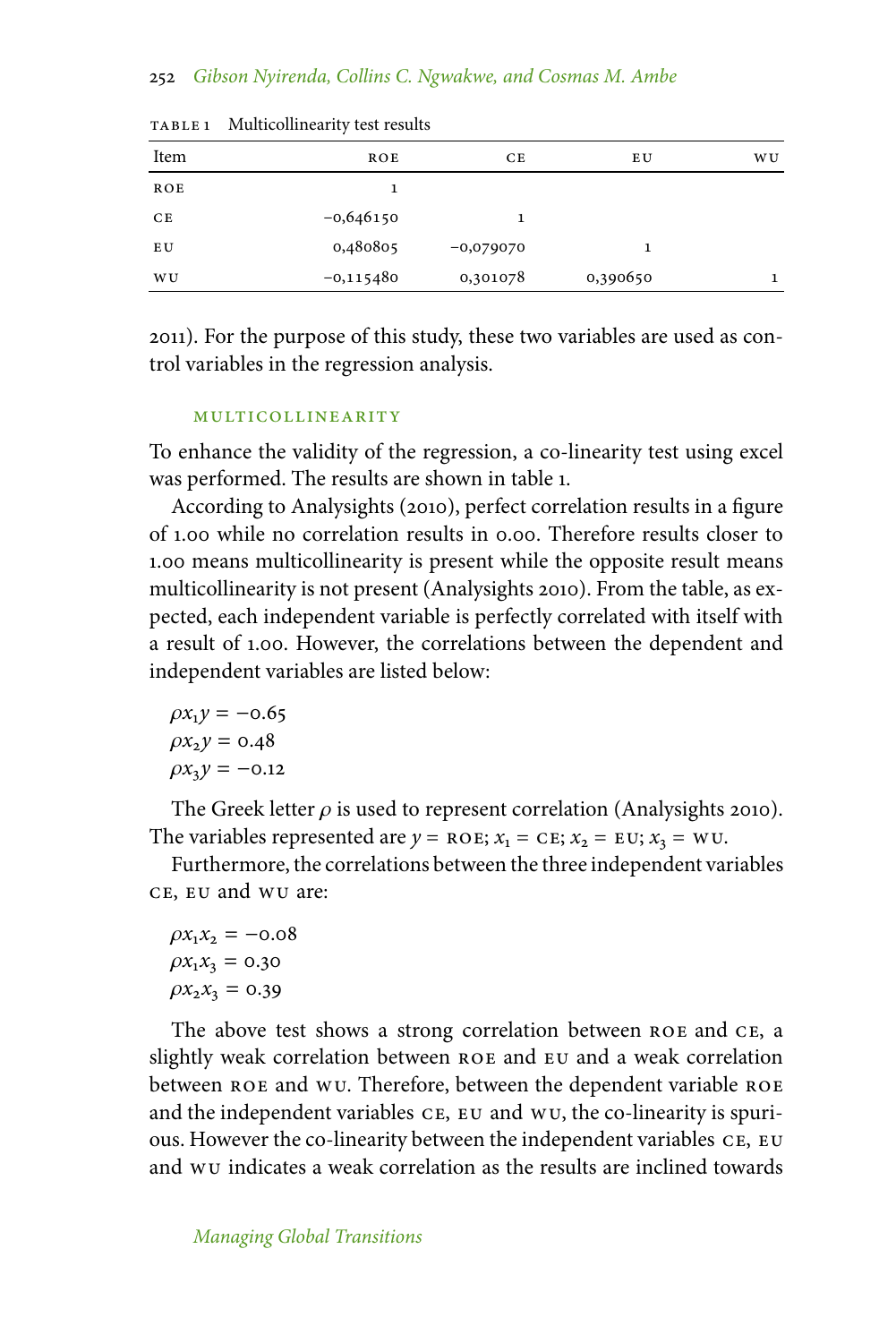0.00. In conclusion, based on the findings of the test, in can be concluded that co-linearity is not present in the model.

#### **Results and Discussion**

From the analysis, the results indicate (table 2) a significant level of 15% (which is above 5%) with an adjusted  $R^2$  of 38%. This therefore shows that there is no significant relationship existing between Green-Steel environmental management practices and its return on equity; hence we reject the three null hypotheses and accept the alternative hypotheses that: carbon emission reduction does not affect firm's return on equity in Green Steel sa; energy efficiency does not affect a firm's return on equity in Green Steel sa; and, efficiency in water usage does not affect a firm's return on equity in Green Steel sa. This finding is contrary to previous research by Cohen, Fenn, and Naimon (1995) and Hart and Ahuja (1996) that find a positive relationship between environmental management practices and return on equity.

Further analysis incorporating the control variables shareholders' equity and net income, indicates a significant relationship (table 3), but close scrutiny of the significance levels of individual independent variables shows that this positive significance level is caused by the presence of non-environmental variables – the control variables – shareholders' equity and the net income respectively. The environmental variables remain insignificant, thus indicating that in this evaluation, they do not constitute a causative factor on roe in Green Steel South Africa.

Some researchers have concluded that financial performance may drive firms' environmental management practices. However, the lack of a significant relationship, as evidenced in this analysis, indicates that Green-Steel's environmental management practices may not be driven by potential financial value to the firm or shareholders' return on equity. This leaves one to question what major factors drive the Green-Steel environmental proclivity.

Information obtained from financial and sustainability reports of Green-Steel South Africa does not portray financial motive as a driving force for Green-Steel environmental management practices; it shows that Green-Steel's environmental management practices are rooted in its concern to meet growing environmental demands and comply with regulations. Additionally, it is also encouraging to note that Green-Steel sa emphasizes that environmental management practice is a moral obligation on the part of the company.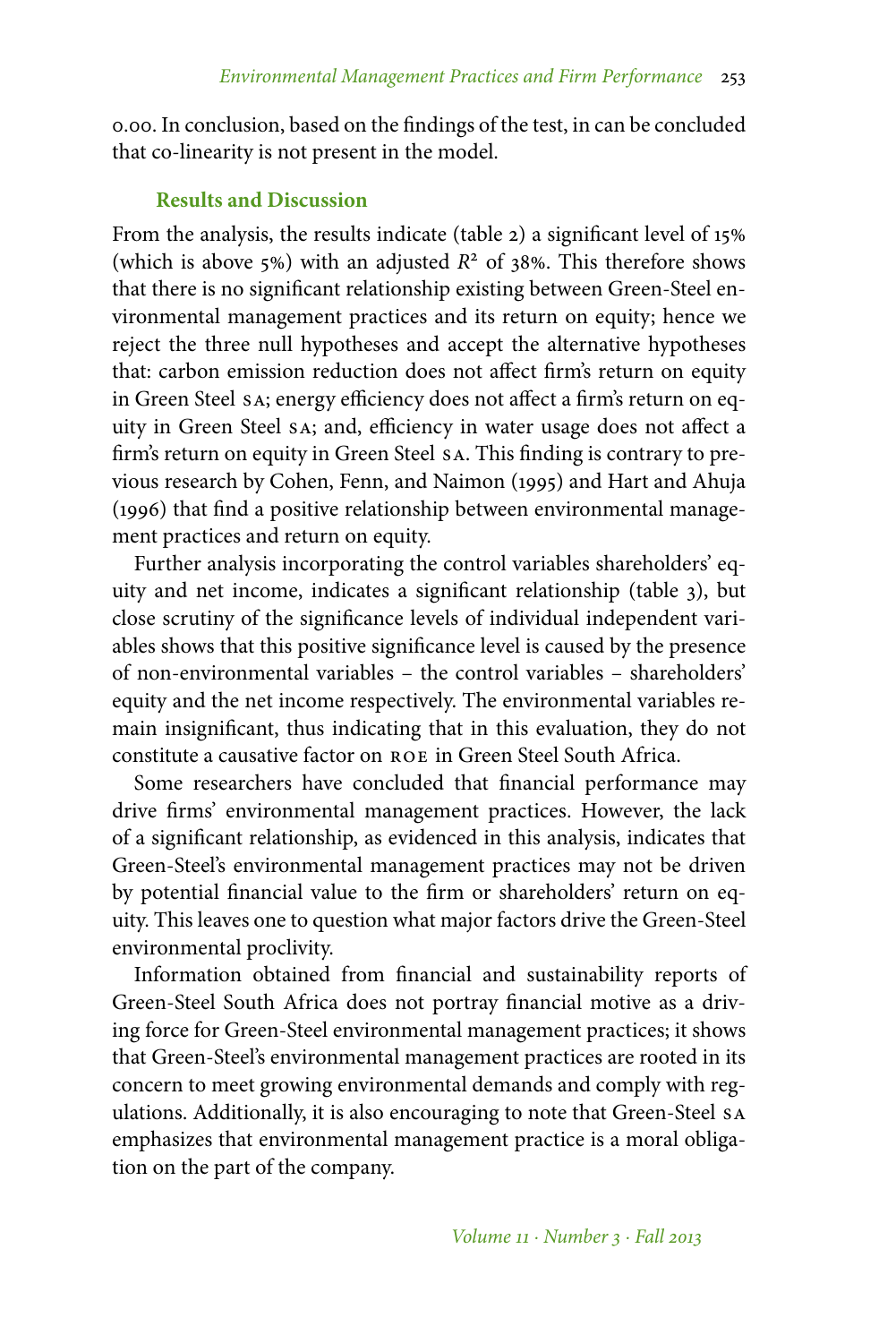| TABLE 2 Regression results without control variables |              |                                                       |              |               |               |                |               |             |
|------------------------------------------------------|--------------|-------------------------------------------------------|--------------|---------------|---------------|----------------|---------------|-------------|
| Regression Statistics                                |              |                                                       | Anova        | $\mathcal{A}$ | SS            | МS             | $\mathbf{r}$  | Sig. F      |
| Multiple R                                           | 0,7854607    |                                                       | Regression   |               | 1034,574769   | 344,858260     | 2,684359      | 0,157433    |
| R <sup>2</sup>                                       | 0,6169486    |                                                       | Residual     | $\sqrt{2}$    | 642,347453    | 128,469490     |               |             |
| Adjusted R <sup>2</sup>                              | 0,3871177    | Total                                                 |              | $\infty$      | 1676,922222   |                |               |             |
| Standard error                                       | 11,334438    |                                                       |              |               |               |                |               |             |
| Observations                                         | ٥            |                                                       |              |               |               |                |               |             |
|                                                      | Coefficients | Standard error                                        | t-statistics | $p$ -value    | Lower 95%     | Upper 95%      | Lower 95.0%   | Upper 95.0% |
| Intercept                                            | $-68,730048$ | 76,191347                                             | $-0,902072$  | 0,408370      | $-264,586142$ | 127,126046     | $-264,586142$ | 127,126046  |
| H                                                    | $-9,336743$  | 4,908317                                              | $-1,902229$  | 0,115532      | $-21,953974$  | 3,280488       | $-21,953974$  | 3,280488    |
| E                                                    | 5,504764     | 3,472157                                              | 1,585402     | 0,173731      | $-3,420700$   | 14,430228      | $-3,420700$   | 14,430228   |
| ΜU                                                   | $-4,086447$  | 9,691663                                              | $-0,421646$  | 0,690798      | $-28,999661$  | 20,826767      | $-28,999661$  | 20,826767   |
| Regression Statistics                                |              | Regression result incorporating the control variables | Anova        | Ą             | SS            | M <sub>S</sub> | $\mathbf{r}$  | Sig. $F$    |
| Multiple R                                           | 0,993715     |                                                       | Regression   | S             | 1655,909413   | 331,181883     | 47,282857     | 0,004709    |
|                                                      | 0,987469     |                                                       | Residual     | 3             | 21,012809     | 7,004270       |               |             |
| Adjusted R <sup>2</sup>                              | 0,966585     | Total                                                 |              | $\infty$      | 1676,922222   |                |               |             |
| Standard error                                       | 2,646558     |                                                       |              |               |               |                |               |             |
| Observations                                         | ٥            |                                                       |              |               |               |                |               |             |
|                                                      | Coefficients | Standard error                                        | t-statistics | $p$ -value    | Lower 95%     | Upper 95%      | Lower 95.0%   | Upper 95.0% |
| Intercept                                            | 18,702258    | 21,157710                                             | 0,883945     | 0,441824      | $-48,631019$  | 86,035535      | $-48,631019$  | 86,035535   |
| E,                                                   | 0,159895     | 1,631731                                              | 0,097991     | 0,928120      | $-5,033001$   | 5,352791       | $-5,033001$   | 5,352791    |
| $E$ U                                                | 0,301807     | 1,090624                                              | 0,276729     | 0,799959      | $-3,169046$   | 3,772660       | $-3,169046$   | 3,772660    |
| νU                                                   | $-0,207197$  | 2,306277                                              | $-0,089841$  | 0,934076      | $-7,546800$   | 7,132405       | $-7,546800$   | 7,132405    |
| $_{\rm SE}$                                          | $-0,001139$  | 0,000295                                              | $-3,867708$  | 0,030574      | $-0,002077$   | $-0,000202$    | $-0,002077$   | $-0,000202$ |
| $\overline{\mathbf{z}}$                              | 0,004728     | 0,000502                                              | 9,417771     | 0,002537      | 0,003130      | 0,006325       | 0,003130      | 0,006325    |

# 254 *Gibson Nyirenda, Collins C. Ngwakwe, and Cosmas M. Ambe*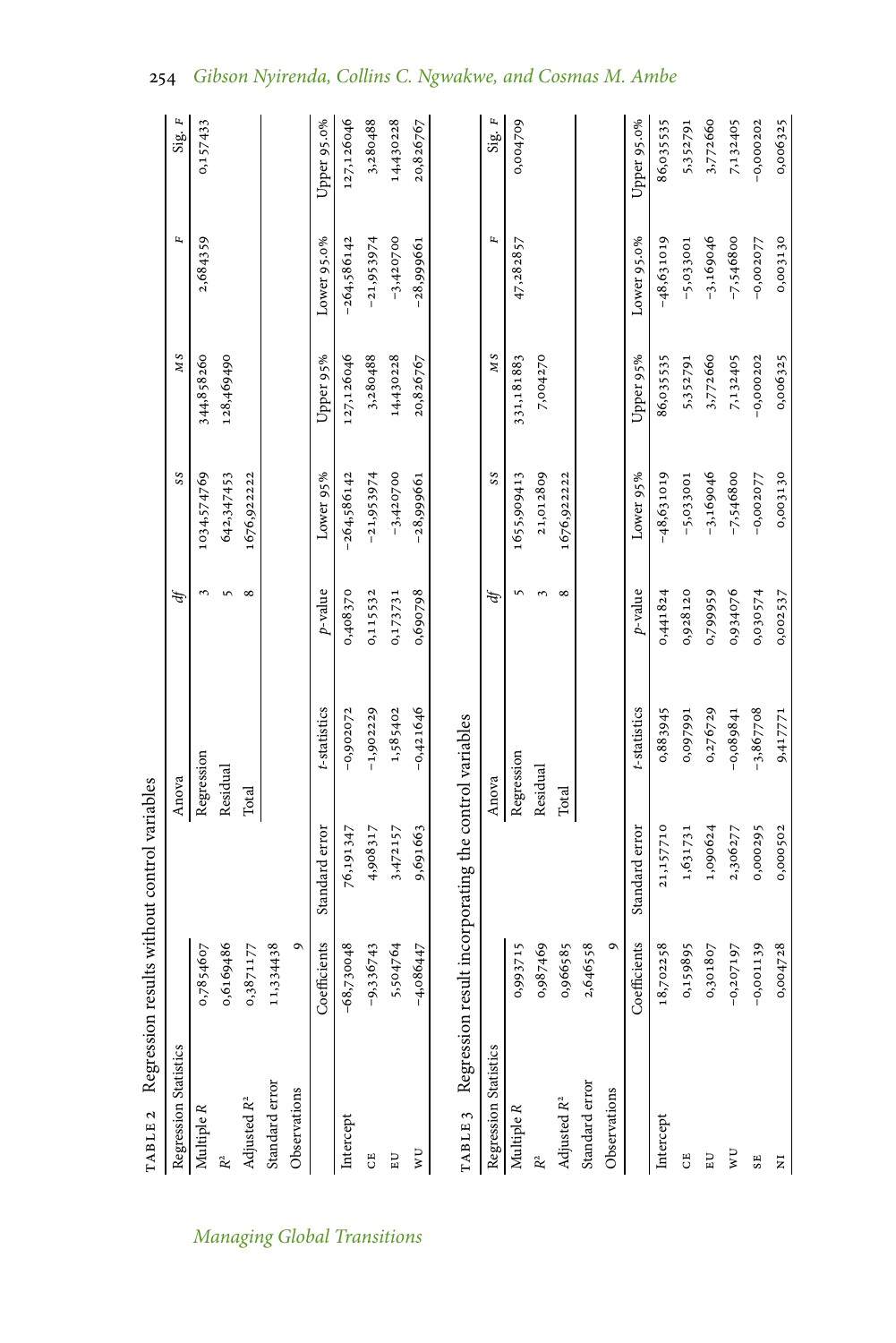## **Limitations**

This study used only one company because it was difficult to collect data on firms' environmental management practices given that firms have only recently commenced adopting these voluntary practices; hence, lack of disclosed data for prior years that could allow for an extended time series regression. As such, the paper did not test for auto correlation due to the limited number of observations, and could not use more than once company. It is hoped that similar research may be repeated in the near future when more environmental data have been made available and with more companies involved.

### **Conclusion**

This paper examined the effect of the environmental management practices of a South African mining firm (Green-Steel South Africa) on financial performance (represented in this research by return on equity). The study used Green-Steel South Africa for the study and, employing regression statistics, return on equity is regressed on three environmental management practices. Given that previous research results indicate mixed findings – some find negative relationship between environmental management practices, whilst others find positive relationship; this paper thus hypothesised that environmental management practices (carbon emission reduction, energy efficiency and water efficiency) affects return on equity (roe) in Green Steel sa. However contrary to some previous research that has found a positive relationship between environmental management practices and return on equity (Cohen, Fenn, and Naimon 1995; Hart and Ahuja 1996), our analysis shows no significant relationship between the environmental management practices and the roe of Green-Steel; hence our hypotheses were rejected.

This leads us to a conjecture that other factors apart from impact on equity may be driving Green-Steel's environmental practices. Information obtained from the company reports shows that Green-Steel's environmental management practices are spurred by moral obligation to mitigate climate change impact and by a desire to meet growing environmental regulations. The paper concludes that it may not be in all cases that firms' environmental management practices are driven by financial motive and, that firms may still possess the moral and ethical obligation to curb negative climate impact and to respect environmental regulations. The paper therefore offers an agenda for further research on the impact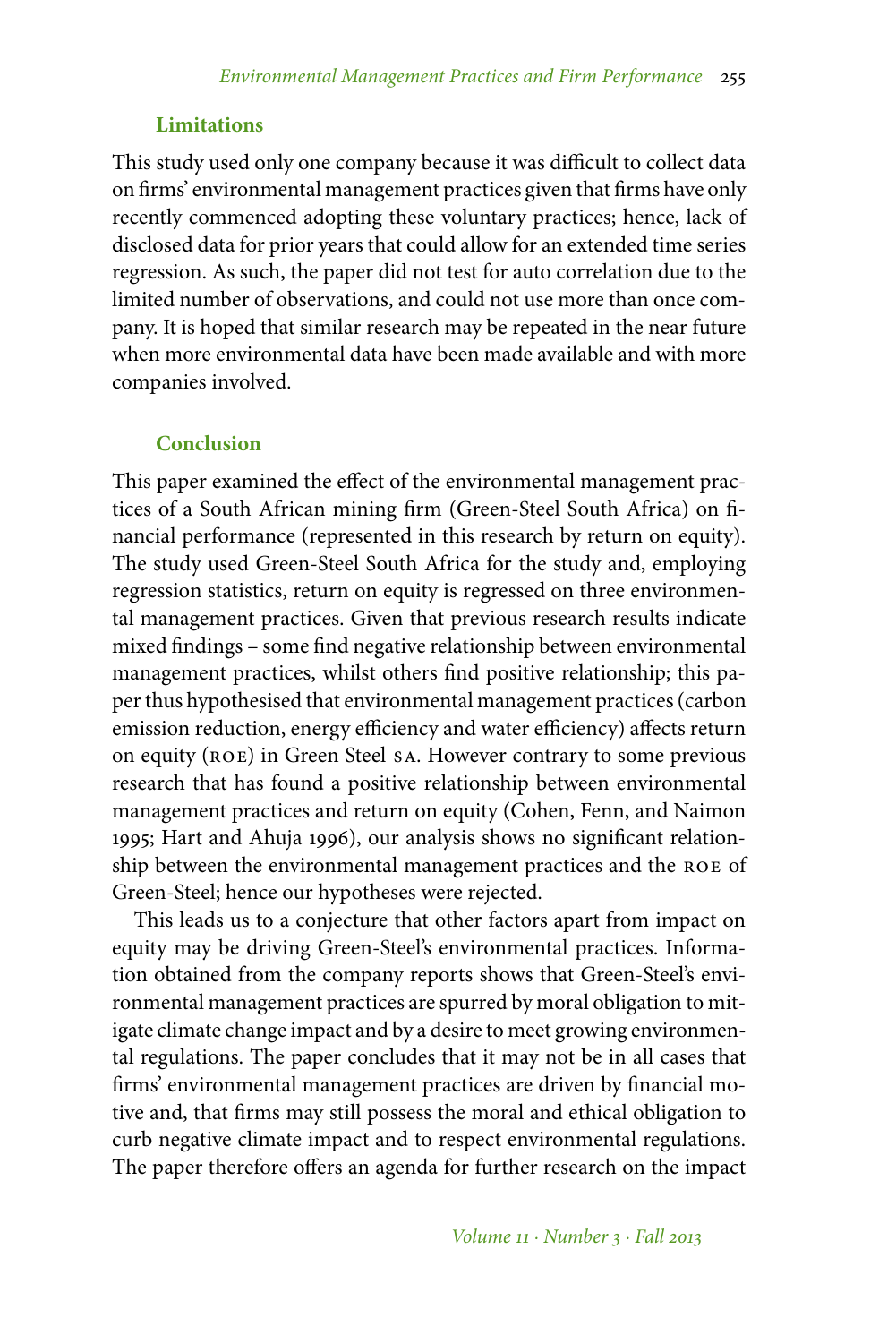of regulations and ethics on corporate environmental management practices in developing economies.

This finding has implication for industry and academia. For the industry; it shows that firms may eschew their desire for immediate financial profit and pursue environmental ethics to enhance corporate resiliency and thus future profitability. For the academia; this study may assist to expand theoretical knowledge beyond the long-held view that the sole aim of every business activity is for profit; thus further research becomes apposite to examine the factors - financial or ethics, that motivate environmental practices in other sectors of South African firms.

#### **References**

- Alexander, G. J., and R. A. Buchholz. 1978. 'Corporate Social Responsibility and Stock Market Performance.' *Academy of Management Journal* 21  $(3): 479 - 85.$
- Al-Tuwaiji, S. A., T. E. Christensen, and K. E. Hughes. 2004. 'The Relationships among Environmental Disclosure, Environmental Performance, and Economic Performance: A Simultaneous Equations Approach.'*Accounting, Organizations and Society* 29 (5–6): 447–71.
- Analysights. 2010. 'Forecast Friday Topic: Multicollinearity How to Detect It; How to Correct It.' http://analysights.wordpress.com/2010/07/ 15/forecast-friday-topic-multicollinearity-%E2%80%93-how-to-detect -it-how-to-correct-it/
- Antonites, E., and C. J. De Villiers. 2003. 'Trends in South African Corporate Environmental Reporting: A Research Note.' *Meditari Accounting Research* 11 (1): 1–10.
- Artiach, T., D. Lee, D. Nelson, and J. Walker. 2010. 'The Determinants of Corporate Sustainability Performance.' *Accounting and Finance* 50 (1): 31–51.
- Aupperle, K. E., A. B. Carroll, and J. D. Hatfield. 1985. 'An Empirical Examination of the Relationship between Corporate Social Responsibility and Profitability.' *Academy of Management Journal* 28 (2): 446–63.
- Azapagic, A. 2004. 'Developing a Framework for Sustainable Development Indicators for the Mining Industry.' *Journal of Cleaner Production* 12:639–62.
- Barnett, M. L. 2007. 'Stakeholder Influence Capacity and the Variability of Financial Returns to Corporate Social Responsibility.' *Academy of Management Review* 32 (3): 794–81.
- Becchetti, L., S. Di Giacomo, and D. Pinnachio. 2005. 'Corporate Social Responsibility and Corporate Performance: Evidence from a Panel of us Listed Companies.' ceis Working Paper 78, University of Rome Tor Vergata, Rome.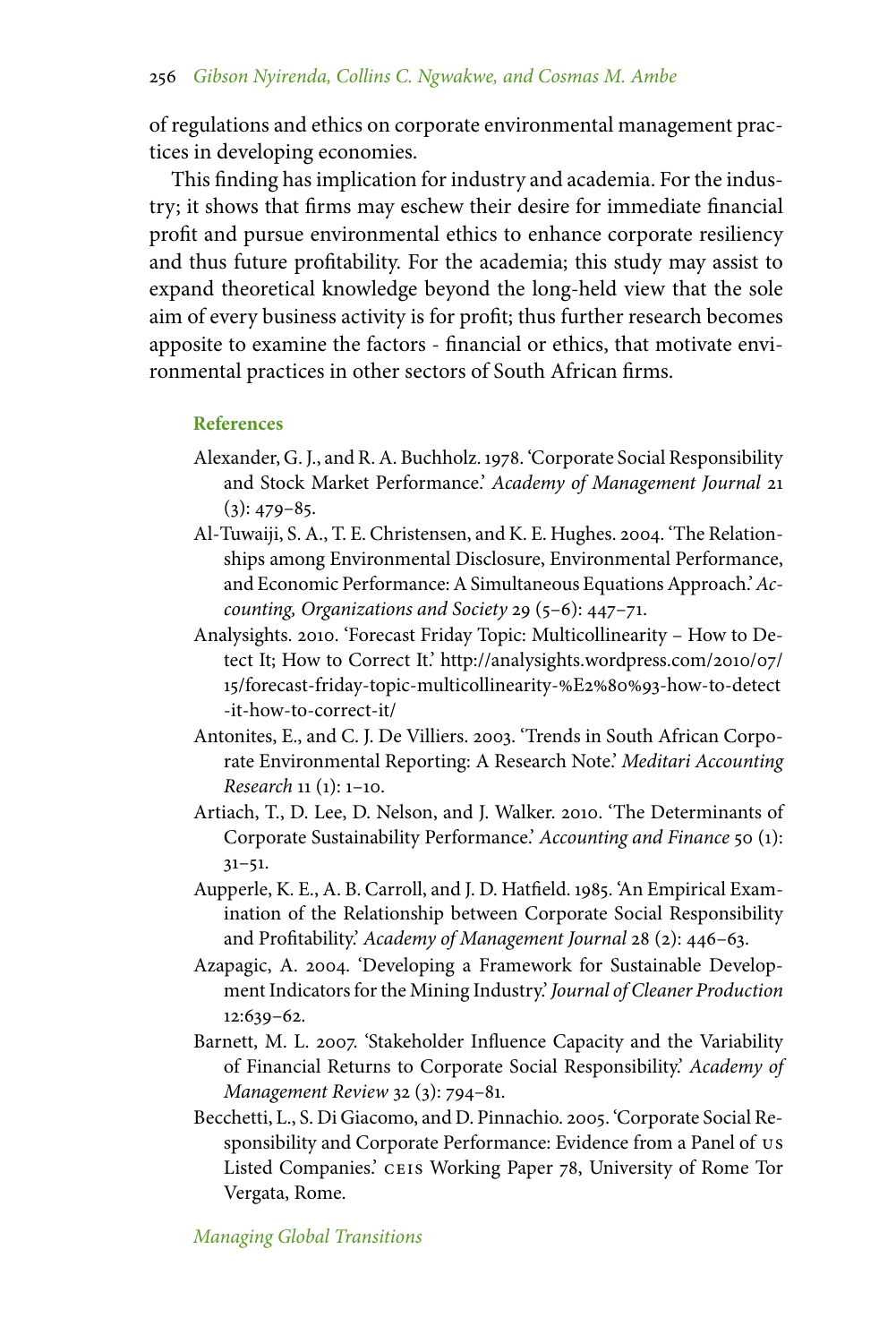- Brigham, E. F., and M. C. Ehrhardt. 2005. *Financial Management: Theory and Practice.* 11th ed. New York: Dryden
- Cho, C. H., and D. M. Patten. 2007. 'The Role of Environmental Disclosures as Tools of Legitimacy: A Research Note.' *Accounting, Organisations and Society* 32 (7–8): 639–47.
- Clarkson, P., Y. Li, G. D. Richardson, and F. P. Vasvari. 2008. 'Revisiting the Relation between Environmental Performance and Environmental Disclosure: An Empirical Analysis.' *Accounting, Organisations and Society* 33 (3): 303–27.
	- ———. 2011. 'Does It Really Pay To Be Green? Determinants and Consequences of Proactive Environmental Strategies.' *Journal of Accounting and Public Policy* 30:122–44.
- Cohen, M. A., S. Fenn, and J. S. Naimon. 1995. 'Environmental and Financial Performance: Are They Related?' Working paper, Vanderbilt University, Nashville, TN.
- Delmas, M. A., and N. S. Nairn-Birch. 2010. 'Is the Tail Wagging the Dog? An Empirical Analysis on Corporate Carbon Footprints and Financial Performance.' Working paper 6, UCLA Institute of the Environment and Sustainability, Los Angeles.
- De Villiers, C. J. 2003. 'Why Do South African Companies Not Report More Environmental Information When Managers Are So Positive about This Kind of Reporting?' *Meditari Accounting Research* 11 (1):  $11-23.$
- De Villiers, C. J., and P. Barnard. 2000. 'Environmental Reporting in South Africa from 1994–1999: A Research Note.' *Meditari Accounting Research* 8 (1): 15–23.
- De Villiers, C. J., and C. J. Van Staden. 2011. 'Why Firms Choose to Disclose Voluntary Environmental Information.' *Journal of Accounting & Public Policy* 30 (6): 504–25.
- Evangelinos, K. I., and M. Oku. 2006. 'Corporate Environmental Management and Regulation of Mining Operations in the Cyclades, Greece.' *Journal of Cleaner Production* 14 (3–4): 262–70.
- Garvin, T., T. K. McGee, K. E. Smoyer-Tomic, and E. A. Aubynn. 2009. 'Community-Company Relations in Gold Mining in Ghana.' *Journal of Environmental Management* 90 (1): 571–86.
- Hamann, R. 2004. 'Corporate Social Responsibility, Partnerships and Institutional Change: The Case of Mining Companies in South Africa.' *National Resources Forum* 28 (4): 278–90.
- Hart, S. L., and G. Ahuja. 1996. 'Does It Pay to Be Green? An Empirical Examination of the Relationship between Emissions Reduction and Firm Performance.' *Business Strategy and the Environment* 5 (1): 30–7.
- Horváthová, E. 2010. 'Does Environmental Performance Affect Financial Performance? A Meta-Analysis.' *Ecological Economics* 70 (1): 52–9.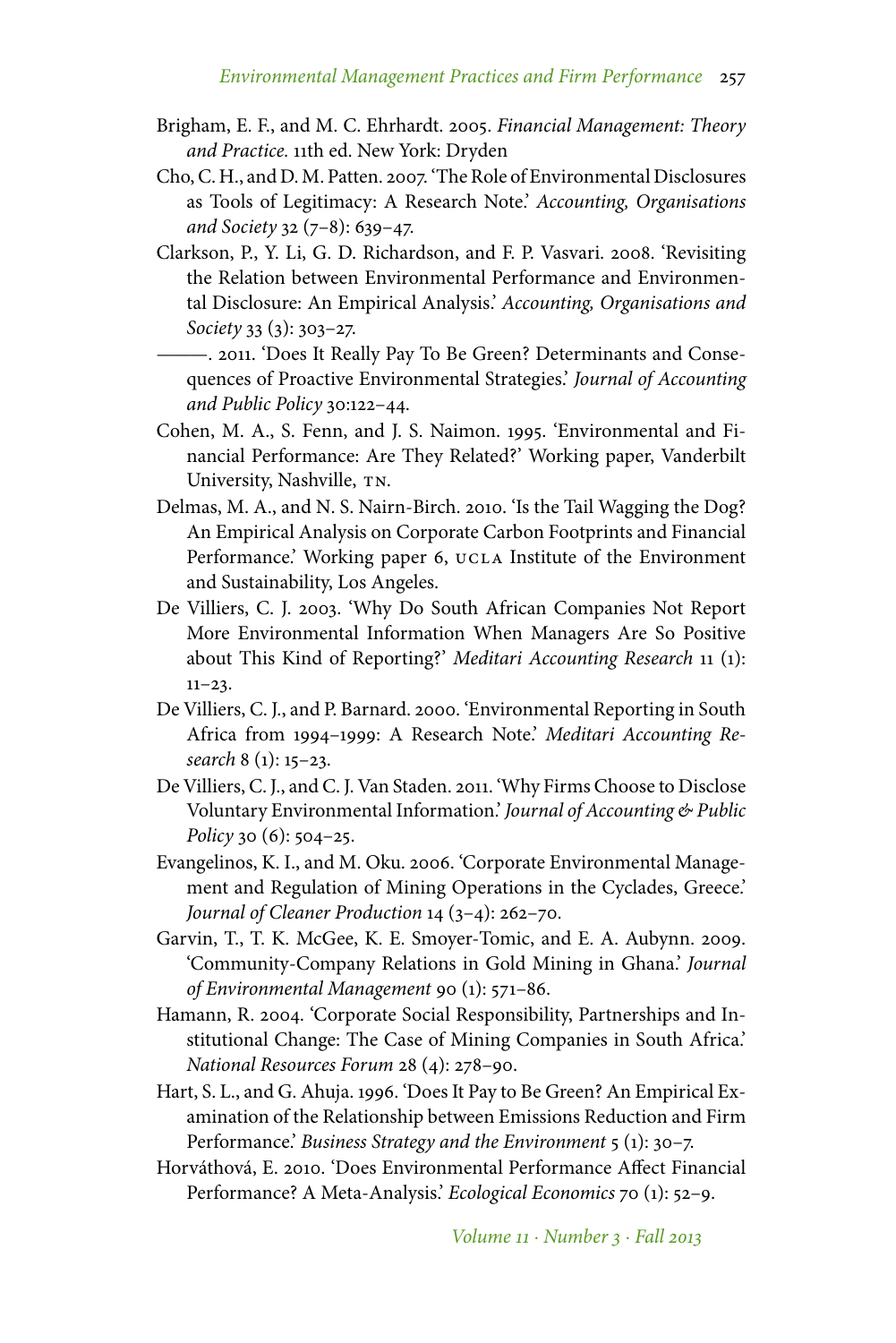- Iwata, H., and K. Okada. 2011. 'How Does Environmental Performance Affect Financial Performance?' *Ecological Economics* 70 (9): 1691–700.
- Jenkins, H., and N. Yakovleva. 2006. 'Corporate Social Responsibility in the Mining Industry: Exploring Trends in Social and Environmental Disclosure.' *Journal of Cleaner Production* 14 (3–4): 271–84.
- King, A. A., and M. J. Lenox. 2001. 'Does It Really Pay to Be Green? An Empirical Study of Firm Environmental and Financial Performance.' *Journal of Industrial Ecology* 5 (1): 105–16.
- Klassen, R. D., and C. P. McLaughlin. 1996. 'The Impact of Environmental Management on Firm Performance.' *Management Science* 42 (8): 1199– 214.
- Lee, L. T. S. 2012. 'The Pivotal Roles of Corporate Environmental Responsibility.' *Industrial Management and Data Systems* 112 (3): 466–83.
- Lee, T. M., and P. D. Hutchinson. 2005. 'The Decision to Disclose Environmental Information: A Research Review and Agenda.' *Advances in Accounting* 21:83–111.
- Liu, X., B. Liu, T. Shishime, Q. Yu, J. Bi, and T. Fujitsuka. 2010. 'An Empirical Study on the Driving Mechanism of Proactive Corporate Environmental Management in China.' *Journal of Environmental Management* 91 (8): 1707–17.
- McGuire, J. B., A. Sundgren, and T. Schneeweis. 1988. 'Corporate Social Responsibility and Firm Financial Performance.' *Academy of Management Journal* 31 (4): 854–72.
- Mitchell, C. G., and T. R. Hill. 2010. 'An Exploratory Analysis of Stakeholders' Expectations and Perceptions of Corporate Social and Environmental Reporting in South Africa.' *Journal of Accounting Research* 24 (1): 49–78.
- Moneva, J. M., and Ortas E. 2010. 'Corporate Environmental and Financial Performance: A Multivariate Approach.' *Industrial Management and Data Systems* 110 (2): 193–210.
- Montabon, F., R. Sroufe, and R. Narasimhan. 2007. 'An Examination of Corporate Reporting, Environmental Management Practices and Firm Performance.' *Journal of Operations Management* 25 (5): 998–1014.
- Mutti, D., N. Yakovleva, D. Vasquez-Brust, and M. H. Di Marco. 2011. 'Corporate Social Responsibility in the Mining Industry: Perspectives from Stakeholder Groups in Argentina.' *Resources Policy* 37 (2): 212–22.
- Oberholzer, M., and T. F. Prinsloo. 2011. 'Estimating the Efficiency of Sustainable Development by South African Mining Companies.' *Journal of Human Ecology* 36 (3): 179–84.
- Paten, D. M. 2002. 'The Relation between Environmental Performance and Environmental Disclosure: A Research Note.' *Accounting, Organisations and Society* 27 (8): 763–73.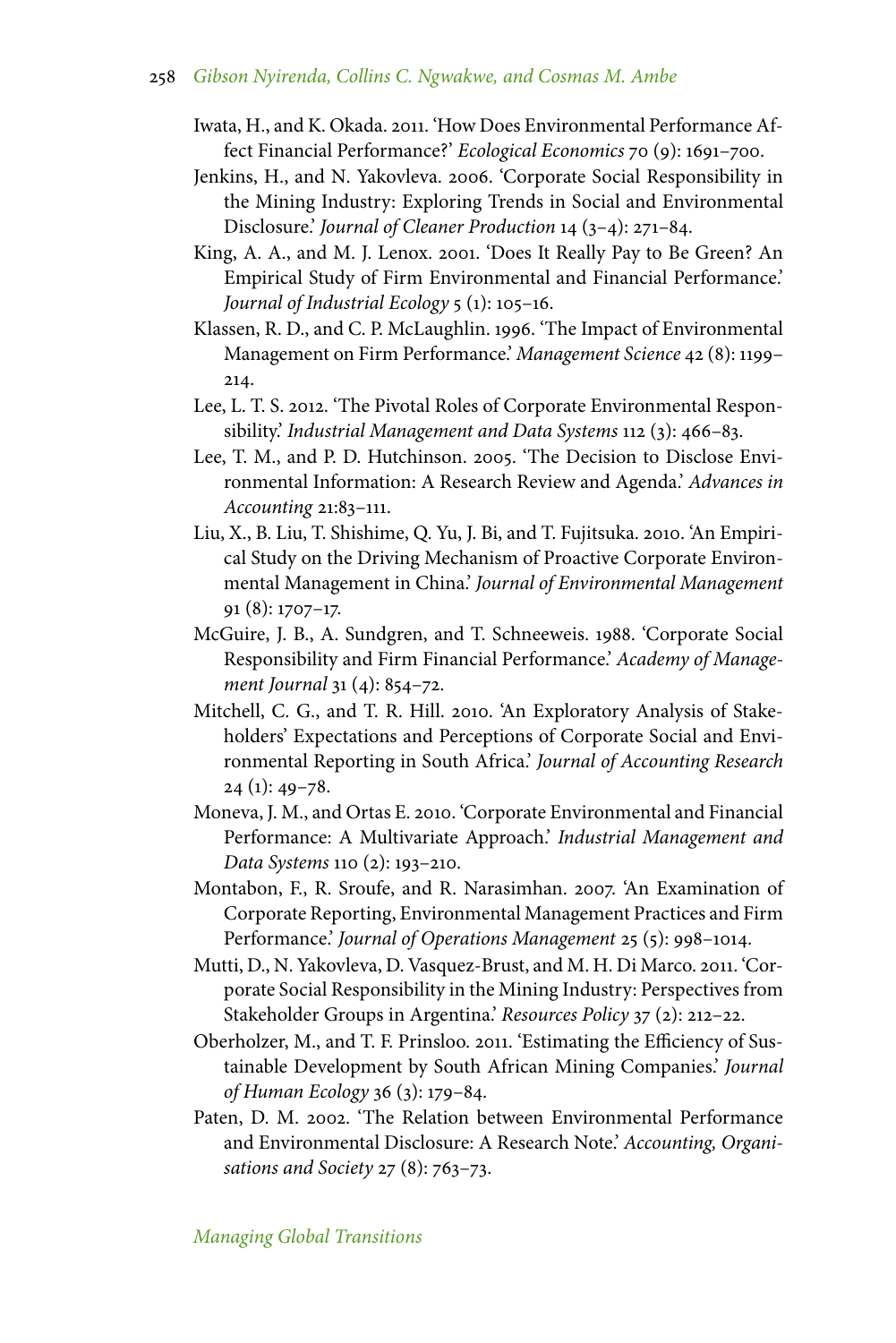- Pons, M., A. Bikfalvi, J. Llach, and I. Palcic. 2013. 'Exploring the Impact of Energy Efficiency Technologies on Manufacturing Firm Performance.' *Journal of Cleaner Production* 52:134–44.
- Salama, A. 2005. 'A Note on the Impact of Environmental Performance on Financial Performance.' *Structural Change and Economic Dynamics* 16  $(3): 413 - 21.$
- Setthasakko, W. 2007. 'Determinants of Corporate Sustainability: Thai Seafood Processors.' *British Food Journal* 109 (2): 155–68.
- Shaw, W. 2012. 'Will Emerging Economies Repeat the Mistakes of Their Rich Cousins?' *International Economic Bulletin,* March. http:// carnegieendowment.org/2012/03/01/will-emerging-economies-repeat -environmental-mistakes-of-their-rich-cousins/c9eb
- Singapurwoko, A., and M. S. M. El-Wahid. 2011. 'The Impact of Financial Leverage to Profitability Study of Non-Financial Companies Listed in Indonesia Stock Exchange.' *European Journal of Economics, Finance and Administrative Sciences* 32:136–48.
- Slater, A., and A. Gilbert. 2004. 'The Evolution of Business Reporting: Make Room for Sustainability Disclosure.' *Environmental Quality Management* 14 (1): 41–8.
- Soyka, P. A., and J. R. Powers. 2002. 'Can Energy Efficiency Meaningfully Improve Corporate Profitability?' Paper presented at the 5th Electric Utility Environmental Conference, Tucson, az, January 23.
- Sumiani, Y., Y. Haslinda, and G. Lehmann. 2007. 'Environmental Reporting in a Developing Country: A Case Study on Status and Implementation in Malaysia.' *Journal of Cleaner Production* 15 (10): 895–901.
- Teitelbaum, R. S., K. S. McDonald., and E. Brown. 1996. 'What's Driving Return on Equity? You Need to Look Beyond the Single Number to Understand Why roe Is Booming.' *cnnmoney,* 29 April. http://www.uic .edu/classes/mba/mba501/Readings/ROE.htm
- Tsoutsoura, M. 2004. 'Corporate Social Responsibility and Financial Performance.' Applied financial project, Haas School of Business, University of California at Berkeley, Berkeley, ca.
- Ullmann, A. A. 1985. 'Data in Search of a Theory: A Critical Examination of the Relationships among Social Performance, Social Disclosure and Economic Performance of us Firms.' *Academy of Management Review* 10 (3): 540–57.
- Vigario, F. 2005. *Managerial Finance.* 3rd ed. Durban: LexisNexis Butterworths.
- Waddock, S. A., and S. B. Graves. 1997. 'The Corporate Social Performance-Financial Performance Link.' *Strategic Management Journal*18 (4): 303– 19.
- Wagner, M. 2005. 'How to Reconcile Environmental and Economic Perfor-